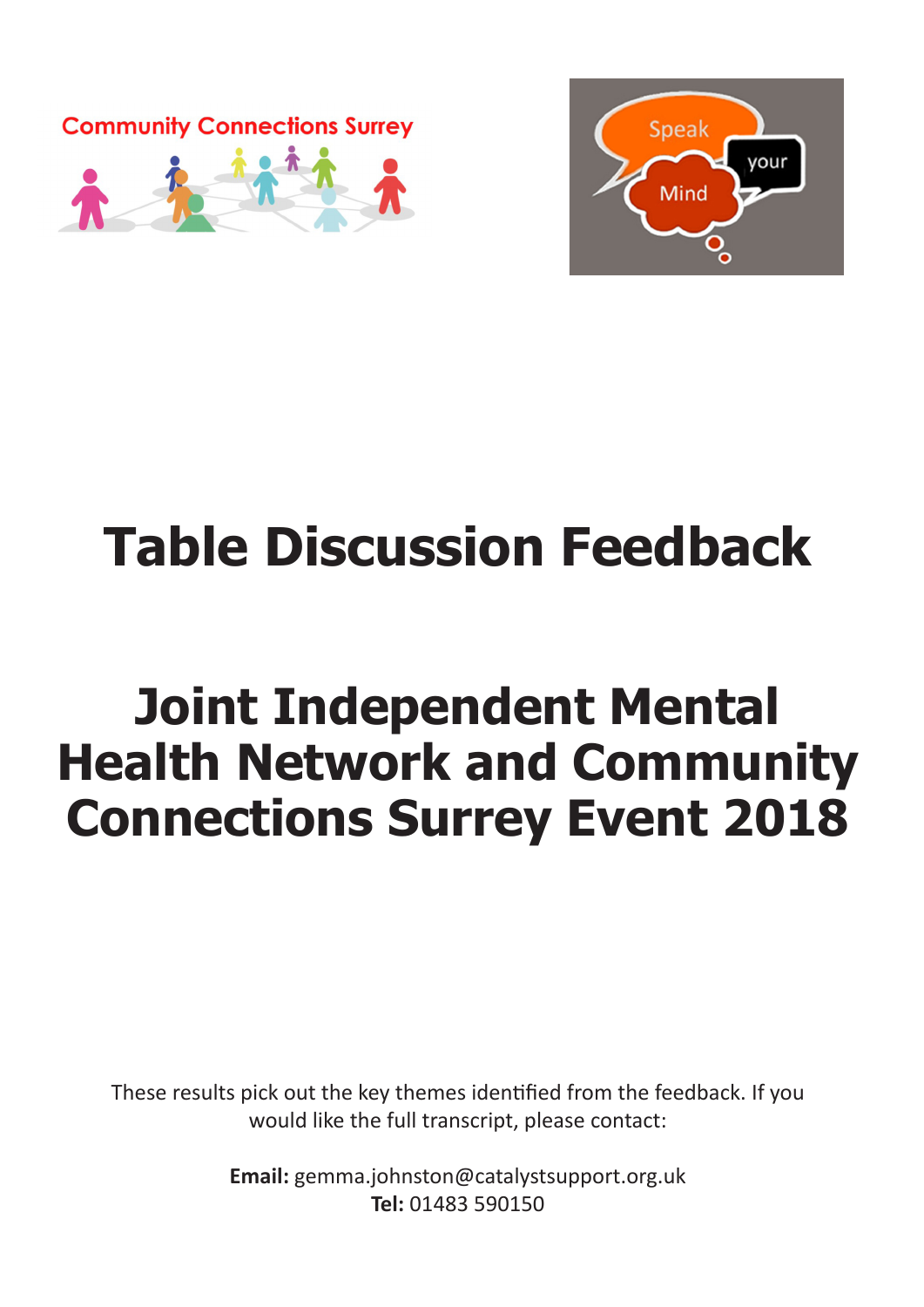## **We Asked:**

**Please give examples about any gaps in mental health services that you have experienced.**

## **You Said:**

The main themes from the responses were:

#### **GPs**

- GPs provide poor mental health guidance and advice. They do not know where to refer to and do not know how to refer for homelessness.
- There should be more communication and marketing materials available in GP waiting areas i.e. screens, posters / leaflets.

#### **Crisis**

• Not enough Safe Havens across the County and no daytime crisis management available.

#### **Too many services**

- Services should be more integrated and there should be an information database with all the relevant services.
- Too many services and confusing to know who does what.
- Fragmented Recovery College assessment, admissions, locations and limited courses.

#### **More specific Groups**

- Difficult to get mental health support for people with learning disabilities.
- More Cognitive Behaviour Therapy groups should be made available.
- Services should still be made available to complex, difficult clients who get banned from other services.
- More drop in centres for families needed.

#### **Young people and Transitions**

• There are gaps in child mental health services, the transition from child to adult services is not a smooth process and a whole family approach is needed.

#### **Joined up services**

- People with severe mental health are spending too long in institutional care, they are not being supported when leaving hospital. There is a big gap between recovered and in crisis - not enough in between services.
- No acute service in Epsom.
- Long waiting lists.
- Adult Social Care doesn't come across as part of the pathway.
- Gap in alcohol services and mental health.